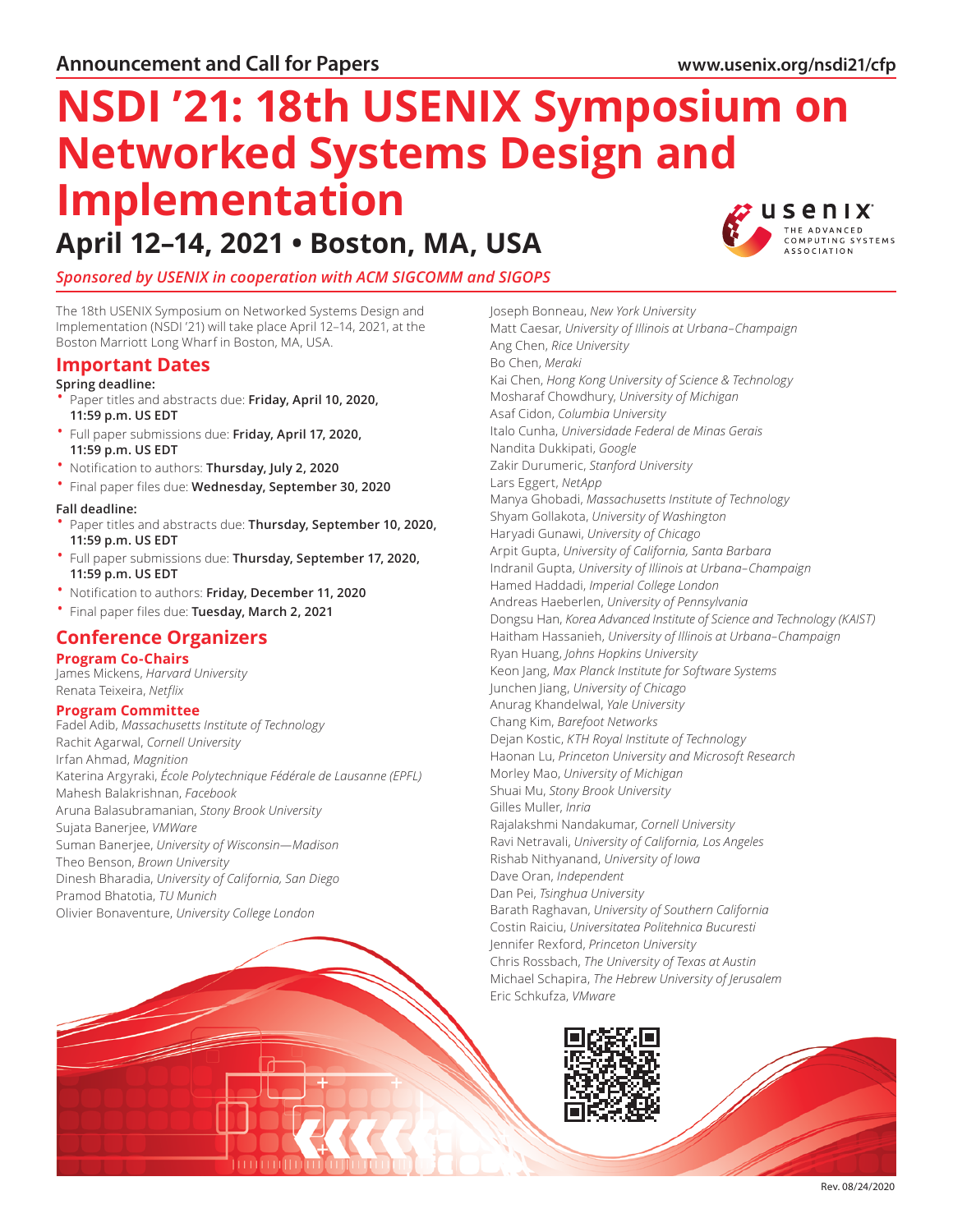Siddhartha Sen, *Microsoft Research* Srinivasan Seshan, *Carnegie Mellon University* Rob Sherwood, *Facebook* Alex Snoeren, *University of California, San Diego* Ryan Stutsman, *University of Utah* Srikanth Sundaresan, *Facebook* Laurent Vanbever, *ETH Zurich* Peter Varman, *Rice University* Matteo Varvello, *Brave Software* Joerg Widmer, *IMDEA* Yongqiang Xiong, *Microsoft Research Asia* Minlan Yu, *Harvard University* Matei Zaharia, *Stanford University* Irene Zhang, *Microsoft Research* Yiying Zhang, *University of California, San Diego* Lin Zhong, *Rice University* Noa Zilberman, *University of Cambridge*

#### **Steering Committee**

Aditya Akella, *University of Wisconsin–Madison* Katerina Argyraki, *École Polytechnique Fédérale de Lausanne (EPFL)* Sujata Banerjee, *VMware Research* Paul Barham, *Google* Nick Feamster, *University of Chicago* Casey Henderson, *USENIX Association* Jon Howell, *VMware Research* Arvind Krishnamurthy, *University of Washington* Jay Lorch, *Microsoft Research* Jeff Mogul, *Google* Brian Noble, *University of Michigan* Timothy Roscoe, *ETH Zurich* Srinivasan Seshan, *Carnegie Mellon University* Minlan Yu, *Harvard University*

# **Overview**

NSDI focuses on the design principles, implementation, and practical evaluation of networked and distributed systems. Our goal is to bring together researchers from across the networking and systems community to foster a broad approach to addressing overlapping research challenges.

NSDI provides a high-quality forum for presenting results and discussing ideas that further the knowledge and understanding of the networked systems community as a whole, continue a significant research dialog, or push the architectural boundaries of network services.

#### **Topics**

We solicit papers describing original and previously unpublished research. Specific topics of interest include but are not limited to:

- Highly available and reliable networked systems
- Security and privacy of networked systems
- Distributed storage, caching, and query processing systems
- Energy-efficient computing in networked systems
- Cloud/multi-tenant systems
- Mobile and embedded/sensor applications and systems
- Wireless networked systems
- Network and workload measurement systems
- Self-organizing, autonomous, and federated networked systems
- Managing, debugging, and diagnosing problems in networked systems
- Virtualization and resource management for networked systems
- Systems aspects of networking hardware
- Experience with deployed networked systems
- Communication and computing over big data on networked systems
- Practical aspects of economics and verification applied to networked systems
- Any innovative solution for a significant problem involving networked systems

The program committee will be diligent in ensuring that papers are in-scope and relevant to the NSDI community. If you have questions about whether your paper would be in-scope, please contact the PC chairs.

Like NSDI '20, we are offering two submission deadlines, and we are providing the possibility of getting one-shot-revision decisions in lieu of rejection. To see a detailed explanation of the expected benefits from these changes, see "Additional Information about Multiple Deadlines Process" at [www.usenix.org/conference/nsdi21/](http://www.usenix.org/conference/nsdi19/additional-info) [additional-info.](http://www.usenix.org/conference/nsdi19/additional-info)

#### **Conference Format**

As the systems and networking community has grown, there has been a corresponding growth in the amount of high-quality research being done. To ensure the timely dissemination of this research, the co-chairs will work with the steering committee to ensure that the symposium program will accommodate presentations for all accepted papers. For example, talks may be shorter than in prior years, or some parts of the conference may be multi-tracked. Regardless, all accepted papers will receive equitable treatment with respect to talk length (i.e., no division of accepted papers into "short talks" and "long talks"), access to the poster session, and so on.

#### **Two Deadlines**

NSDI '21 offers authors the choice of two submission deadlines. Any paper submitted to one of these deadlines and accepted during the subsequent reviewing period will be presented at the conference and will appear as part of the proceedings. In the meantime, authors are permitted to advertise their papers as accepted by NSDI, for example listing them on CVs.

A paper submitted at the spring deadline for NSDI '21 and rejected may not be submitted again until the spring deadline for NSDI '22. A paper submitted at the fall deadline for NSDI '21 and rejected may not be submitted again until the fall deadline for NSDI '22.

#### **One-Shot-Revision**

Each paper may be accepted, rejected, or given the option of one-shot revision. Such a revision decision includes a summary of the paper's merits and a list of necessary changes that are required for the paper to be accepted at NSDI. Authors may then submit a version of their work addressing those needs during the subsequent deadline. At that point, the paper will be reviewed to judge whether it addresses the requirements requested; this review will be conducted, to the extent possible, by the same reviewers as earlier. To enable this, PC members who give one-shot-revision decisions late in a year are obligated to participate as external reviewers in the following year to review those papers' resubmissions, which would be considered for the following year's conference. Papers revised and re-submitted following a oneshot-revision decision can only receive a decision of accept or reject, not revise; this is what makes revisions "one-shot."

The judgment about whether to accept a revised paper will be made as follows. Reviewers will primarily judge whether the authors have satisfied the requests accompanying the revision decision. They will also judge the resubmission on its independent merits, but should avoid rejecting it for non-fatal concerns that they could have raised during the first round of reviews. The reviewers should also ensure that the revised paper doesn't introduce new assertions without sufficient support. Unlike the shepherding process, the requested action points may include running additional experiments that obtain specific results, e.g., comparing performance against a certain alternative and beating it by at least 10%.

During the revision period, the paper is still considered under review to NSDI and therefore cannot be submitted to other conferences unless the authors first withdraw it from consideration. To make this obligation clear, authors who receive a one-shot-revision notification must, within two weeks of the notification, explicitly send an email acknowledging their participation in the one-shot-revision process. That e-mail should indicate they understand that this means the USENIX Submission Policy [\(www.usenix.org/conferences/author](http://www.usenix.org/conferences/author-resources/submissions-policy)[resources/submissions-policy\)](http://www.usenix.org/conferences/author-resources/submissions-policy) precludes concurrent submission to other conferences.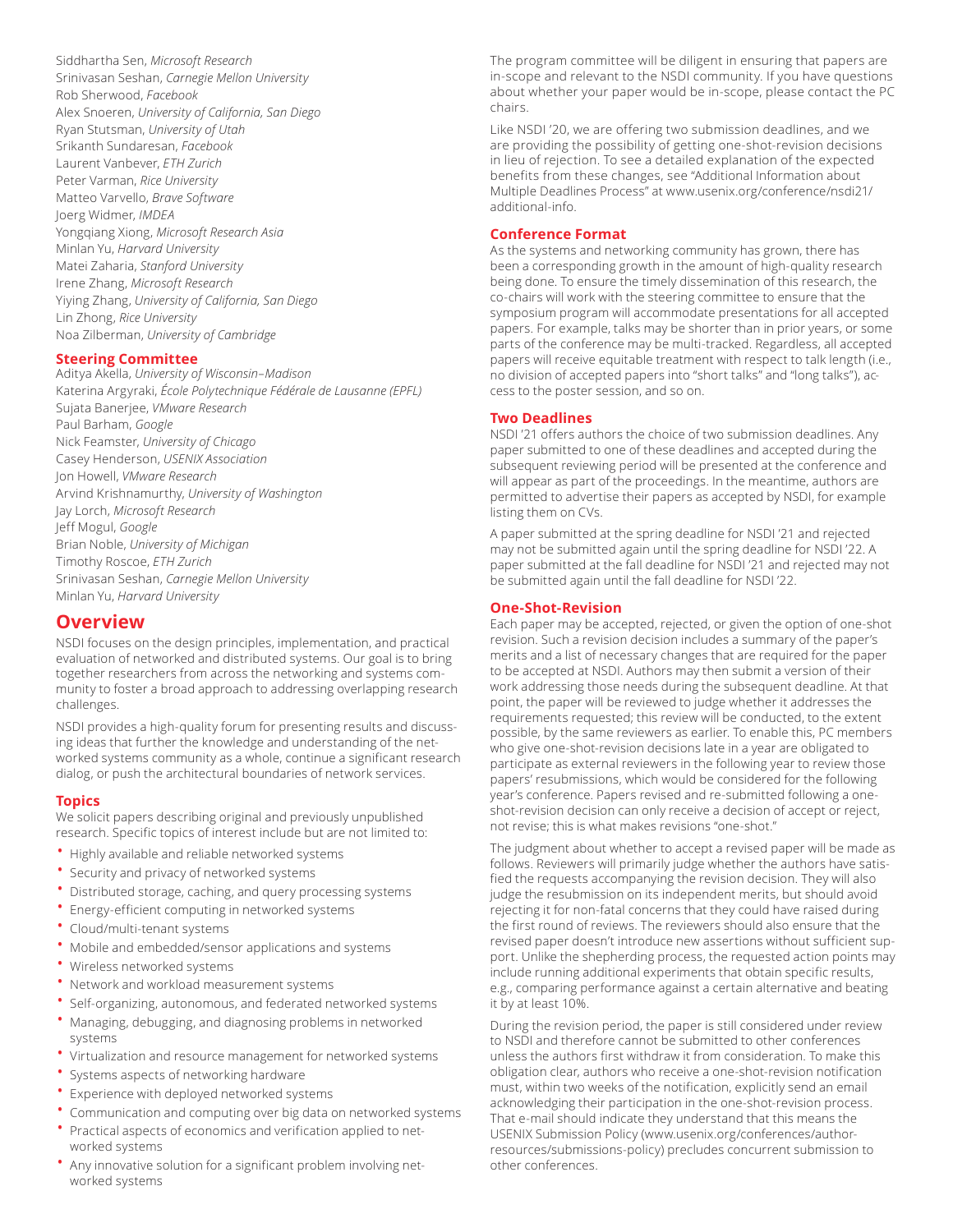To make a one-shot-revision decision, reviewers must be comfortable accepting the paper if the authors make all the changes requested in it. Most notably, if a paper makes an insufficient contribution, or is incremental, then it should be rejected, not given a one-shot-revision decision. After all, the point of one-shot revision is not to produce highly-polished uninteresting papers, but rather to allow publication of exciting work that's unfortunately submitted in a form that's flawed in a way that can't be fixed with mere shepherding.

Reviewers will also be instructed to not offer a one-shot-revision option if they can't determine that the paper is adequate modulo the proposed revisions. For instance, if the paper is written so sloppily that there may be a hidden deep flaw, then the paper should be rejected, not given a one-shot-revision request to fix the inadequate writing.

Authors given a one-shot-revision decision will be sent, within a few days of the decision, detailed instructions about how to re-submit. These instructions will include the list of necessary changes that are required for the paper to be accepted. They will also explain how the authors should accompany their re-submission with auxiliary material to demonstrate how they've satisfied that list of changes. This auxiliary material will consist of (1) an additional version of the re-submission in which revision changes since the first submission are clearly marked, and (2) a separate textual explanation of the high-level differences between the two versions.

If authors receive a one-shot-revision decision but don't want to submit a revised version, they may withdraw it. In this case, they may not submit the paper to NSDI again until 11 months after the deadline they originally it submitted to.

If authors receive a one-shot-revision decision for a paper submitted to the fall deadline of NSDI '21, this gives them the option to make the requested changes and re-submit it to the next NSDI deadline, which is the first deadline of NSDI '22. If the paper is accepted then, it will appear at NSDI '22, not NSDI '21.

#### **Operational Systems Track**

In addition to papers that describe original research, NSDI '21 also solicits papers that describe the design, implementation, analysis, and experience with large-scale, operational systems and networks. We encourage submission of papers that disprove or strengthen existing assumptions, deepen the understanding of existing problems, and validate known techniques at scales or environments in which they were never used or tested before. Such operational papers need not present new ideas or results to be accepted; indeed, new ideas or results will not influence whether the papers are accepted. Note that the rules regarding submission and anonymization are different for operational systems track papers. Since the evaluation of operational systems track papers requires understanding the real-world use of the system, papers in this track will be reviewed in a more limited doubleblind process. Authors' names should be withheld, as usual. However, in contrast to other papers, authors need not anonymize the content of their submission in any other way—they may keep company names, links, real system names, etc. as appropriate for the paper. Please note that you cannot switch tracks for your paper after submission since the submission rules differ.

Authors should indicate on the title page of the paper and in the submission form that they are submitting to this track.

The final program will make no distinction between papers accepted from this track and papers accepted from the regular track.

#### **What to Submit**

NSDI '21 is double-blind, meaning that authors should make a good faith effort to anonymize papers. Note that the operational track papers have different rules as described above. As an author, you should not identify yourself in the paper either explicitly or by implication (e.g., through the references or acknowledgments). However, only non-destructive anonymization is required. For example, system names may be left de-anonymized, if the system name is important for a reviewer to be able to evaluate the work. Please take the following steps when preparing your submission:

- Remove authors' names and affiliations from the title page.
- Remove acknowledgment of identifying names and funding sources.
- Do not provide links to your own online content. If this online content is critical to the content of your paper, please see the submission form, which allows for some forms of content upload, or contact the PC chairs.
- Use care in naming your files. Source file names, e.g., Joe.Smith.dvi, are often embedded in the final output as readily accessible comments.
- Use care in referring to related work, particularly your own. Do not omit references to provide anonymity, as this leaves the reviewer unable to grasp the context. Instead, a good solution is to reference your past work in the third person, just as you would any other piece of related work. If you cite anonymous work, you will need to enter the deanonymized reference(s) on the online submission form.
- If you need to reference another submission at NSDI '21 on a related topic, reference it as follows: "A related paper describes the design and implementation of our compiler [Anonymous 2021]." with the corresponding citation: "[Anonymous 2021] Under submission. Details omitted for double-blind reviewing."
- Work that extends an author's previous workshop paper is welcome, but the paper should (a) acknowledge their own previous workshop publications with an anonymous citation and (b) explain the differences between the NSDI submission and the prior workshop paper. The online submission form will also require authors to submit the deanonymized citation and a short explanation of the differences from the prior workshop paper.
- Blinding is not intended to be a great burden. If blinding your paper seems too burdensome, please contact the program co-chairs and discuss your specific situation.

Submissions—as well as final papers—must be no longer than 12 pages, including footnotes, figures, and tables. Submissions may include as many additional pages as needed for references and for supplementary material in appendices. The paper should stand alone without the supplementary material, but authors may use this space for content that may be of interest to some readers but is peripheral to the main technical contributions of the paper. Note that members of the program committee are free to not read this material when reviewing the paper.

Submissions must be in two-column format, using 10-point type on 12-point (single-spaced) leading, in a text block **7" wide x 9" deep, with .33" inter-column space,** formatted for 8.5" x 11" paper.

Papers not meeting these criteria will be rejected without review, and no deadline extensions will be granted for reformatting. Pages should be numbered, and figures and tables should be legible when printed without requiring magnification. Authors may use color in their figures, but the figures should be readable when printed in black and white. If you wish, you may use the template for LaTeX available on the conference paper templates page at [www.usenix.org/conferences/](http://www.usenix.org/conferences/author-resources/paper-templates) [author-resources/paper-templates.](http://www.usenix.org/conferences/author-resources/paper-templates) All papers must be submitted via the submission form linked from the NSDI '21 Call for Papers web page. Please do not email submissions.

#### **Policies**

Simultaneous submission of the same work to multiple venues, submission of previously published work, or plagiarism constitutes dishonesty or fraud. USENIX, like other scientific and technical conferences and journals, prohibits these practices and may take action against authors who have committed them. See the USENIX Conference Submissions Policy at [www.usenix.org/conferences/author-resources/](http://www.usenix.org/conferences/author-resources/submissions-policy) [submissions-policy](http://www.usenix.org/conferences/author-resources/submissions-policy) for details.

Previous publication at a workshop is acceptable as long as the NSDI submission includes substantial new material that has been developed since the publication of any earlier version. However, NSDI submissions cannot be concurrent with submission to a workshop venue. If the notification date for the workshop submission is after the submission date for NSDI, this would be considered a concurrent submission and would be rejected without review. Such concurrent submissions would have limited the possibility of substantially extending the prior